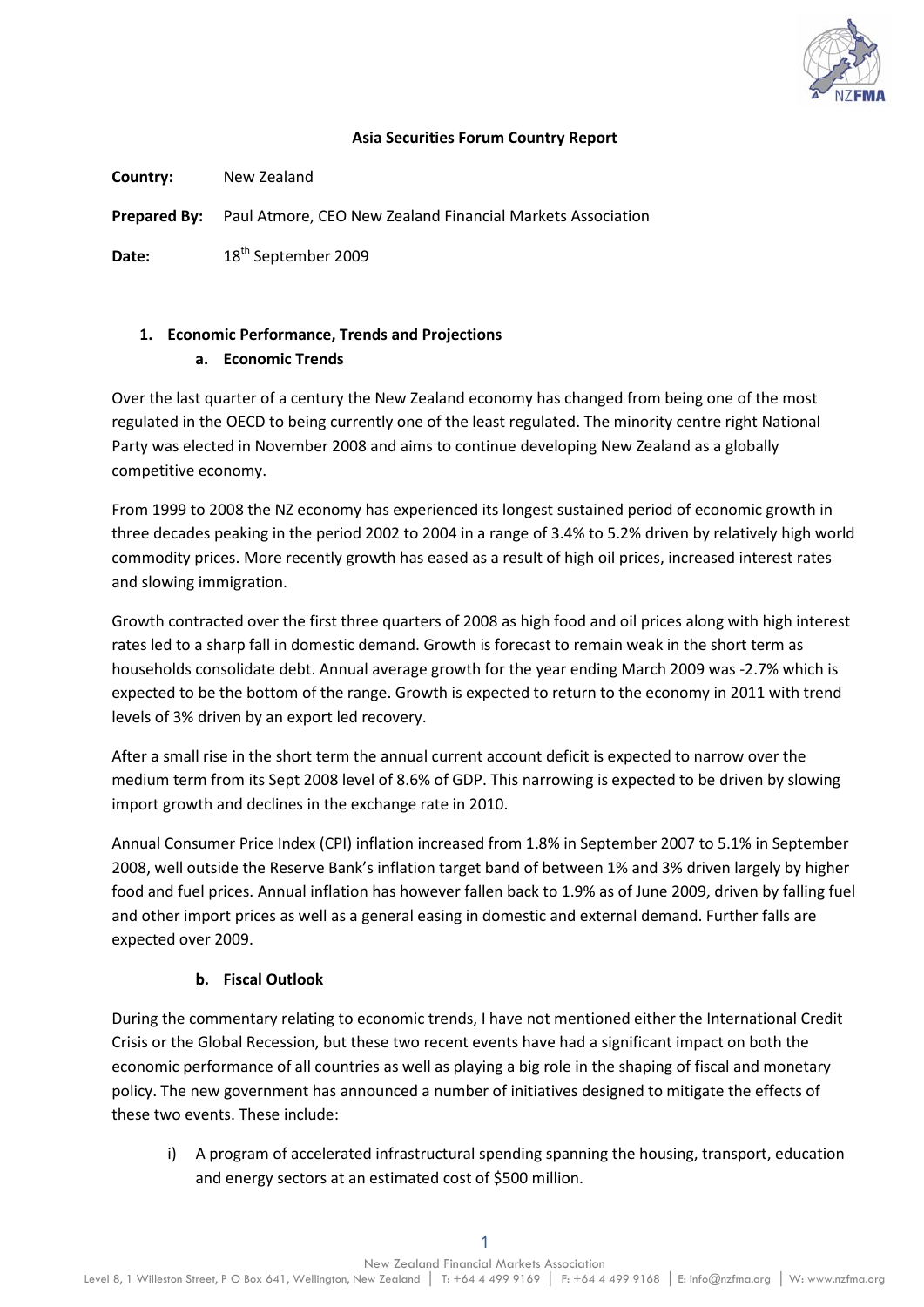

- ii) A small business relief package designed to assist small and medium sized businesses. These include tax relief, an expansion of the export credit scheme, business advice services and prompt payment requirements for government agencies.
- iii) The introduction of a `Wholesale Funding and Retail Deposit Guarantees scheme. The primary objective of the opt-in wholesale funding guarantee facility was to facilitate access to international capital markets by NZ financial institutions in a global environment where investors were highly risk adverse. The government guarantees the financial institution and charges fee to that institution based on their credit rating.

The primary objective of the opt-in retail guarantee scheme was to ensure public confidence in NZ financial institutions. A raft of recent failures by Finance Companies operating in NZ has severely impacted on investor confidence which also affected confidence in the banking sector. The scheme requires that bank and non bank deposit takers apply to participate and pay fees based on the amount of deposits guaranteed, growth in deposits and deposit taker rating.

Prior to discussing the implication of these and other measures on New Zealand's fiscal position, I wish to provide some background information. Following a prolonged period of fiscal deficits, New Zealand achieved surpluses in the 1993/94 year through until the 2007/08 financial year. During this period core Crown operating expenses have been reduced as a percentage of GDP from over 40% in 1992/93 to 31.7% in 2007/08. The 2007/08 operating balance was a surplus of \$2.384 billion. For the year ending May 2009 the operating balance was \$7.16 billion and forecasts for the 2009/10, 2010/11, 2011/12 and 2012/13 are for deficits of \$5.729 billion, \$7.111 billion, \$7.115 billion and \$5.773 billion respectively.

This significant turnaround from operating surpluses to deficits will increase the need for government borrowing. Prior to 1985, successive governments had borrowed under a fixed exchange rate regime to finance the balance of payments deficits. Since the adoption of a freely floating exchange rate, governments have undertaken new external borrowing only to rebuild the nation's external reserves and meet refinancing needs.

The new government has recently released a new set of fiscal objectives contained within the 2009 Fiscal Strategy Report (FSR). The FSR sets the wider context around Budget 2009. The FSR shows how the Government will balance the tasks of steering the economy through the recession, positioning New Zealand for recovery, delivering on our priorities and commitments and over time delivering a prudent fiscal position. The main decisions reported in this FSR are to:

- Re-specify the long-term debt objective in "net debt" terms, consistent with our intention to take a wider view of the Crown balance sheet. Gross debt will remain as a fiscal indicator.
- Reformulate the long-term debt objective to recognise that in the current economic crisis it is appropriate to have a temporary lift in net debt to buffer the economy. However, the revised net debt objective will ensure that we begin to rebuild net worth to provide a buffer for future economic shocks and the consequences of demographic change.
- Reduce the future operating allowances to a maximum of \$1.1 billion from Budget 2010.
- Delay the second and third tranches of the planned tax cuts in 2010 and 2011 until economic and fiscal conditions allow reconsideration.
- Suspend required contributions to the New Zealand Superannuation Fund (NZS Fund) for the period until the operating balance returns to a sufficient surplus.
- Make a contribution to the NZS Fund of \$250 million in 2009/10. This will assist in focusing investments towards New Zealand-based investments and is consistent with the Government's policy of having the Fund invest 40% of its assets within New Zealand.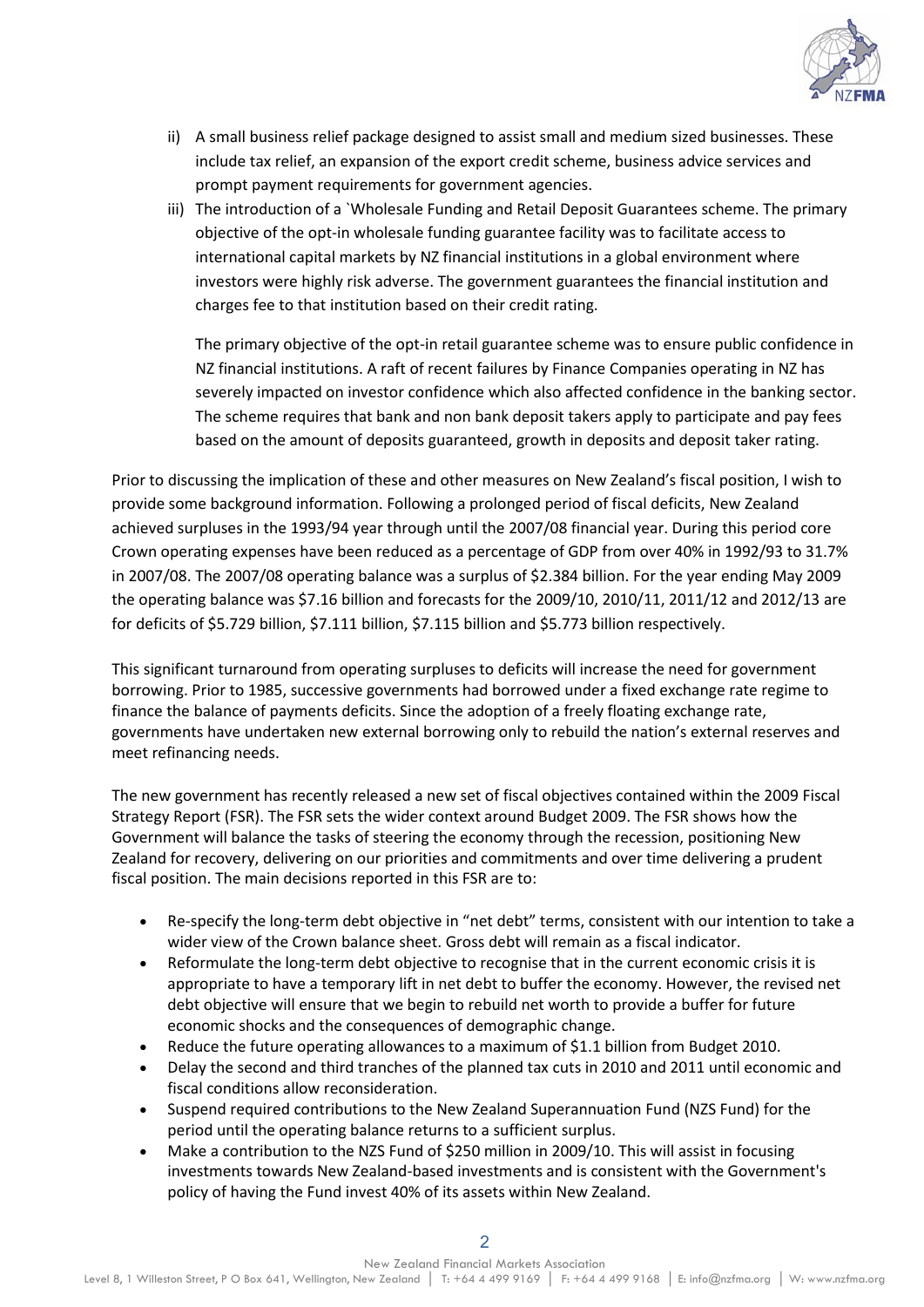

• Consider on an annual basis whether to make any further contributions to the NZ Superannuation Fund, before the required rates of contribution are resumed.

### **2. Capital Markets Performance, Trends and Projections a. Government Bond Market**

The return to fiscal deficits has necessitated an increase in government debt issuance by The Treasury's New Zealand Debt Management Office (DMO). The previous period of sustained surpluses reduced gross sovereign issued debt to GDP to around 17% as at June 2008.

Forecast gross bond issuance is projected to be in excess of \$50 billion over the next four years. This issuance will add a significant amount of depth to what has been a relatively illiquid market where there has been reluctance by market participants to 'price make' and resulting lack of investor appetite to enter and exit the market. Outstanding bonds will increase from \$23 billion to \$57 billion over this period.

As a result gross sovereign-issued debt is forecast to increase to around 39% of GDP by June 2013, a level that remains relatively low by global standards.

Recently the DMO has taken a number of steps to improve liquidity and promote participation in the bond market. These steps include:

- i) The establishment of a Bond Market Working Group chaired by the NZ Financial Markets Association with participation from the DMO and market participants. The objective of this group is primarily to explore ideas designed to improve market participation and liquidity.
- ii) The establishment of a new benchmark`long bond'.
- iii) The establishment of tap and reverse tap tenders.
- iv) Offering larger tenders.

#### **b. The Kauri Bond Market**

The Kauri bond market first appeared as a feature of the New Zealand Capital Markets in 2004. The market has grown rapidly in recent times partially due to the Reserve Bank's decision to accept AAA rated Kauri bonds as security in its operations. A Kauri bond is a New Zealand dollar denominated security, registered in New Zealand and issued by a foreign issuer. Settlement takes place in New Zealand initially after which the security can be held in other depositories around the world. Issuers occasionally are funding New Zealand dollar positions but are more likely to be funding programmes in Euro or US dollars.

This market has become popular with issuers and borrowers alike who previously issued/invested in New Zealand dollar instruments via the Euro-kiwi and to a lesser extent, Uridashi markets. Similar markets have developed in Australia (Kangaroo), Canada (Maple), and the USA (Yankee), to name a few. A sharp spike in issuance occurred following the Reserve Bank's announcement in July 2007 to accept AAA rated Kauri bonds as security in domestic operations. Just less than 5 billion was issued by AAA issuers during the remainder of that year and 1.86 billion issued in 2008.

## **c. Other Debt Capital Markets**

The current Debt Capital Markets environment continues to see Credit re-priced across all asset classes. The difficult conditions that have existed in the global credit markets have highlighted the need for liquidity and diversified sources of funding. While many other markets went through a lengthy period of operating in a `dysfunctional' manner, the NZ domestic retail investor market remains a viable source of funding for good quality Credits.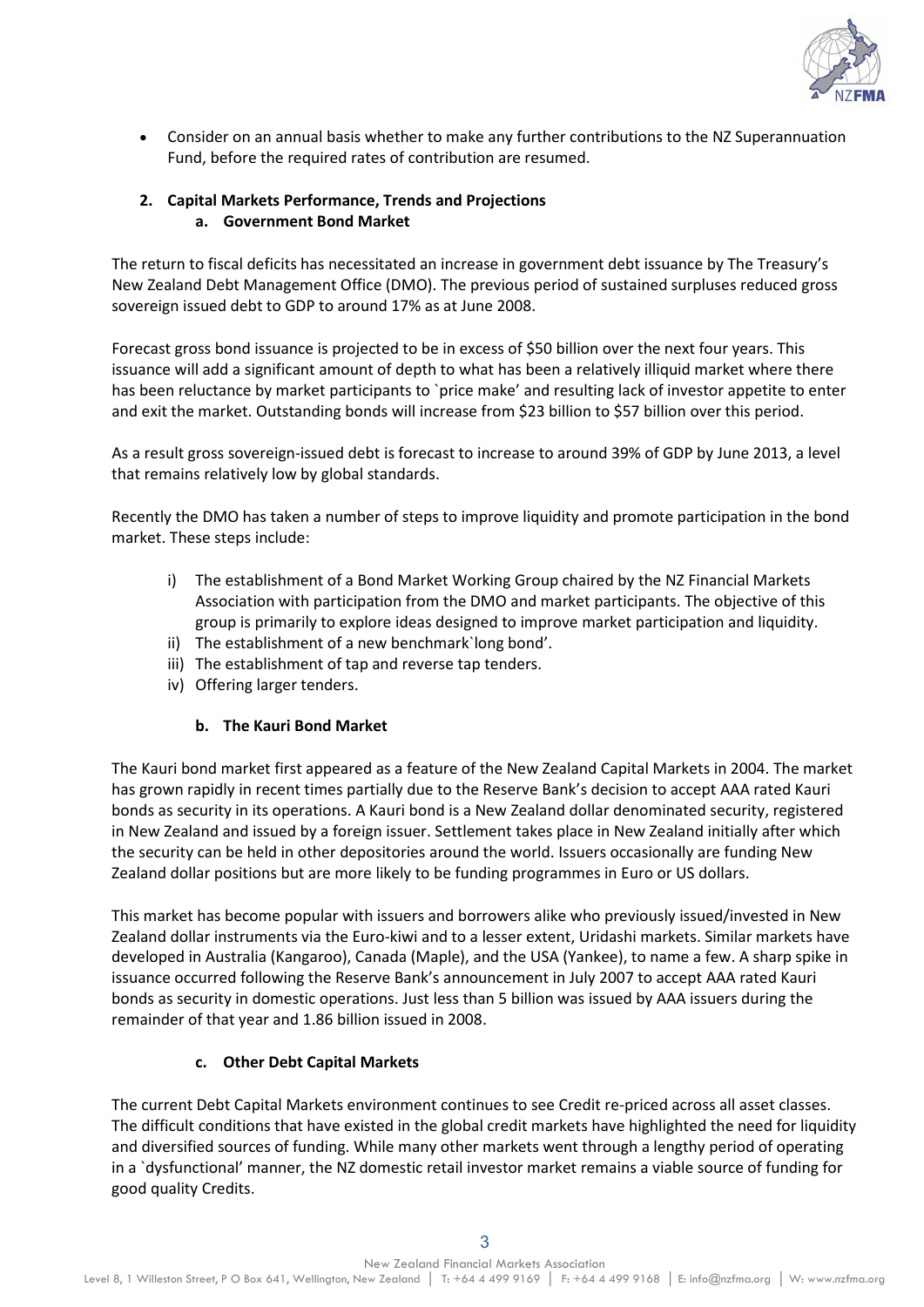

Repeated collapses of finance companies last year refocused investors' minds on the need to balance highyielding high-risk investments with lower yielding higher rated senior debt instruments. Continued investor dissatisfaction with the performance of managed funds and the equity markets has resulted in a strong trend towards senior fixed income investments. A decreasing number of players in the wholesale institutional markets has seen issuers turn to the retail investor market for liquidity reasons.

The Retail Government Guarantee Scheme implemented late last year has distorted issuance as those with the benefit of the guarantee look to exploit the opportunity before it expires in October 2010 and those without the guarantee issue longer dated paper. As a result retail issuance has grown from 26% of total issuance in 2007 to 56% of total issuance so far in 2009.

In terms of market developments, the Government is working with local body representatives to investigate the feasibility of setting up a `bond bank' to help councils finance up to \$35 billion of planning infrastructure over the next decade. The establishment of the so-called bond bank to reduce councils' cost of borrowing was one of the initiatives that came out of the Government initiated `Jobs Summit' designed to enhance employment growth in a recessionary environment. A study will look at whether combining councils' borrowing needs would result in lower interest rates and transaction costs, this arrangement being common overseas. The study will also investigate options for how such an organisation could be run. A joint Government and Local Government New Zealand steering group set up to look at the proposal expects to receive the study around mid August. Decisions about whether such a vehicle is feasible, and if so, how it will operate is yet to follow.

Another key market development has been the extension of the retail deposit guarantee scheme. During August 2009, the Finance Minister announced the extension of the scheme out to  $31<sup>st</sup>$  of December 2011 from 12 October 2010 previously. All entities will need to reapply when the current scheme expires. For an institution to obtain entry to the scheme, they will require a minimum credit rating of BB. A large proportion of those entities covered under the current scheme fall short of this criteria and it is questionable whether many will even be able to meet this new criteria by October next year. The other major change was that the guarantee level will be reduced from the current \$1 million to \$0.5 million for bank deposits and \$0.25 million for eligible non-bank deposits per institution. This latter condition could limit the availability of a number of institutions to maintain current funding levels. In addition, Collective Investment Schemes (cash funds etc) will not be eligible under the new scheme. The government has also released a new fee structure for the scheme with the cost going up for all participants with the biggest increase being applied to the lower end of the investment spectrum.

In terms of pricing, weighted average yields for both Local Authority and Corporate issuance peaked late 2008 and early 2009. Yields have continued to trend downwards in recent months with the general increased confidence in the credit markets. Bank funding has improved significantly from a peak in June 2009 with yields across the funding curve falling. Short term bank funding is now being archived at 40 basis points over swap with longer term five year funding being achieved at 130 basis points over.

#### **Capital Markets Development Taskforce**

In response to `Global Credit Crisis' and Global Recession, the government initiated the establishment of a Capital Market Development Taskforce with the aim to develop and launch a blueprint to improve New Zealand's financial system for the benefit of the New Zealand economy and its businesses.

The objectives of the taskforce will be to identify key constraints and opportunities for development of NZ's financial system; to identify and debate options to improve the performance of New Zealand's financial system and to develop a blueprint for the development of New Zealand's financial system.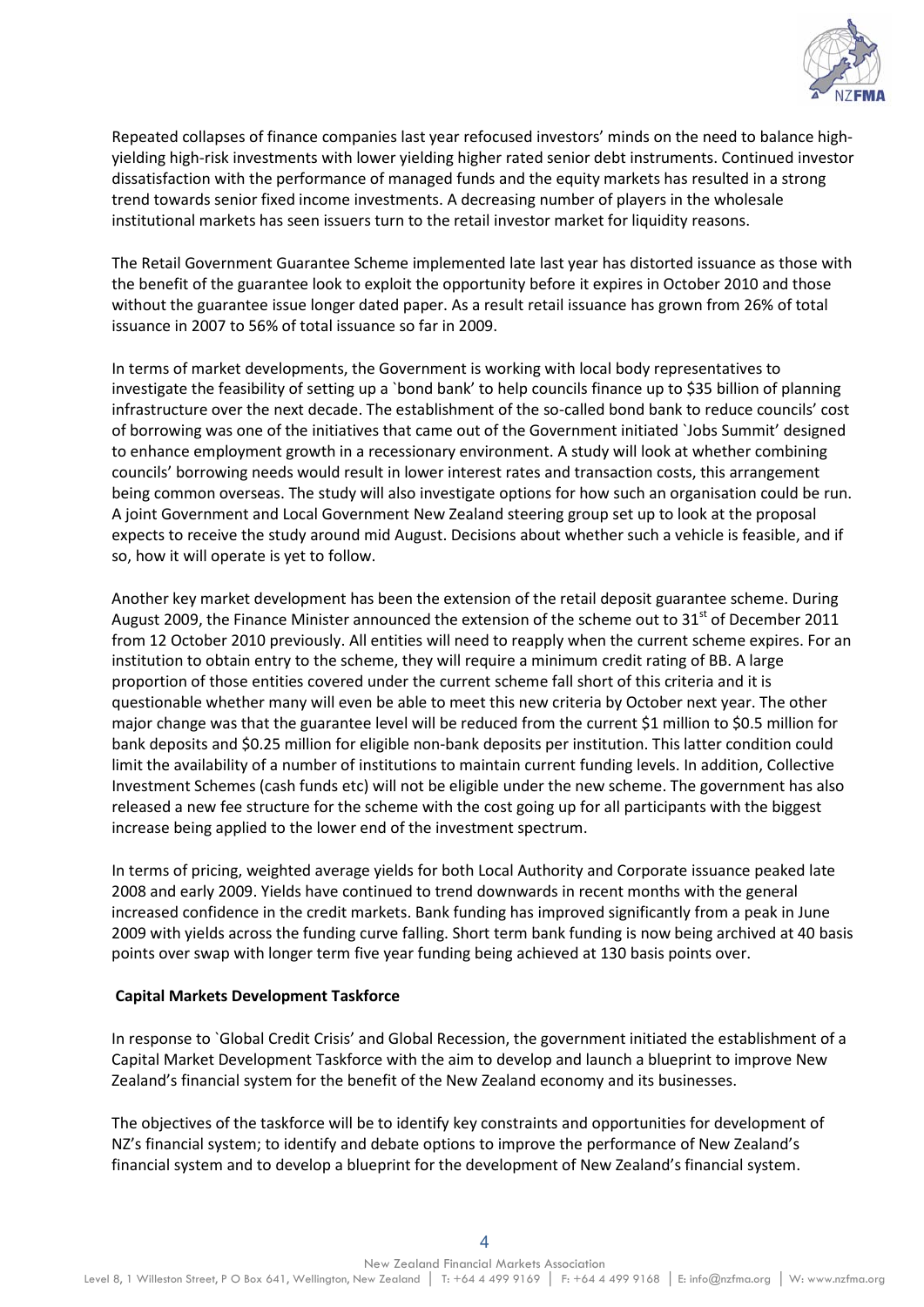

This task force has been operating for just over twelve months and is due to present its blueprint and action plan at an industry event prior to year end.

## **3. Major Market and Regulatory Developments and Prospects for the Securities Industry a. Regulatory Developments**

The regulatory environment has seen significant change over the previous twelve month with the introduction of three pieces of legislation that impact on the New Zealand Securities Industry. Specifically these pieces of legislation are:

- The Financial Service Providers (Registration and Dispute Resolution) Act 2008 (FSPA).
- The Financial Advisers Act 2008 (FAA).
- The Reserve Bank of New Zealand Amendment Act 2008.

The most significant piece of legislation is the FAA. This Act affects any adviser who provides advice resulting in an individual making an investment decision. The Act is intended to capture advisers operating in both the retail and wholesale markets. The Act differentiates between complex and simpler products and requires that advisers providing advice in complex products are registered with the Securities Commission. Those individuals providing advice on simpler products are not required to be individually authorized by the Securities Commission but will need to be registered. Key components of the FAA are as follows:

- Disclosure A requirement to provide a detailed set of disclosures at the time the advice is provided.
- Competence Competence standards will be enforced for each class of advisers so as to prove both competence and knowledge. These requirements will need to be approved by a `Code Committee' and registered with the NZ Qualifications Authority.
- Be registered as a member of an approved Dispute Resolution Scheme or adopt the default scheme.

This legislation is viewed as being largely overdue. Its implementation is widely supported, however practical implementation of the FAA is the key to its success. Both the Ministry of Economic Development and the Securities Commission is consulting widely with the industry regarding its implementation.

The FSPA provides detailed components of the Dispute Resolution process. Because the function sits within another Ministry, the Ministry of Commerce, it is captured under a separate piece of legislation.

The Reserve Bank of New Zealand Amendment Act 2008 has seen significant changes to the regulatory authority of the central bank in response to the changing financial markets landscape in NZ. A key component of the amendment will be for deposit takers to obtain and maintain a credit rating from an approved Agency by 1 March 2010. Deposit takers will also have to comply with a range of other governance requirements including having a minimum of two independent directors, minimum capital requirements, capital ratio requirements, restrictions on related party exposures and liquidity requirements. Details surrounding these requirements will be contained within legislation to be passed at a future date yet to be confirmed.

On a final note, I have not provided a commentary on the NZ Equity Markets, which is an important component of the New Zealand Capital Markets. The reason being that the New Zealand Financial Markets Association membership base does not encompass equity market participants and as such I am not the best qualified to provide a detailed commentary on this market. Some relevant broad level comments are as follows: